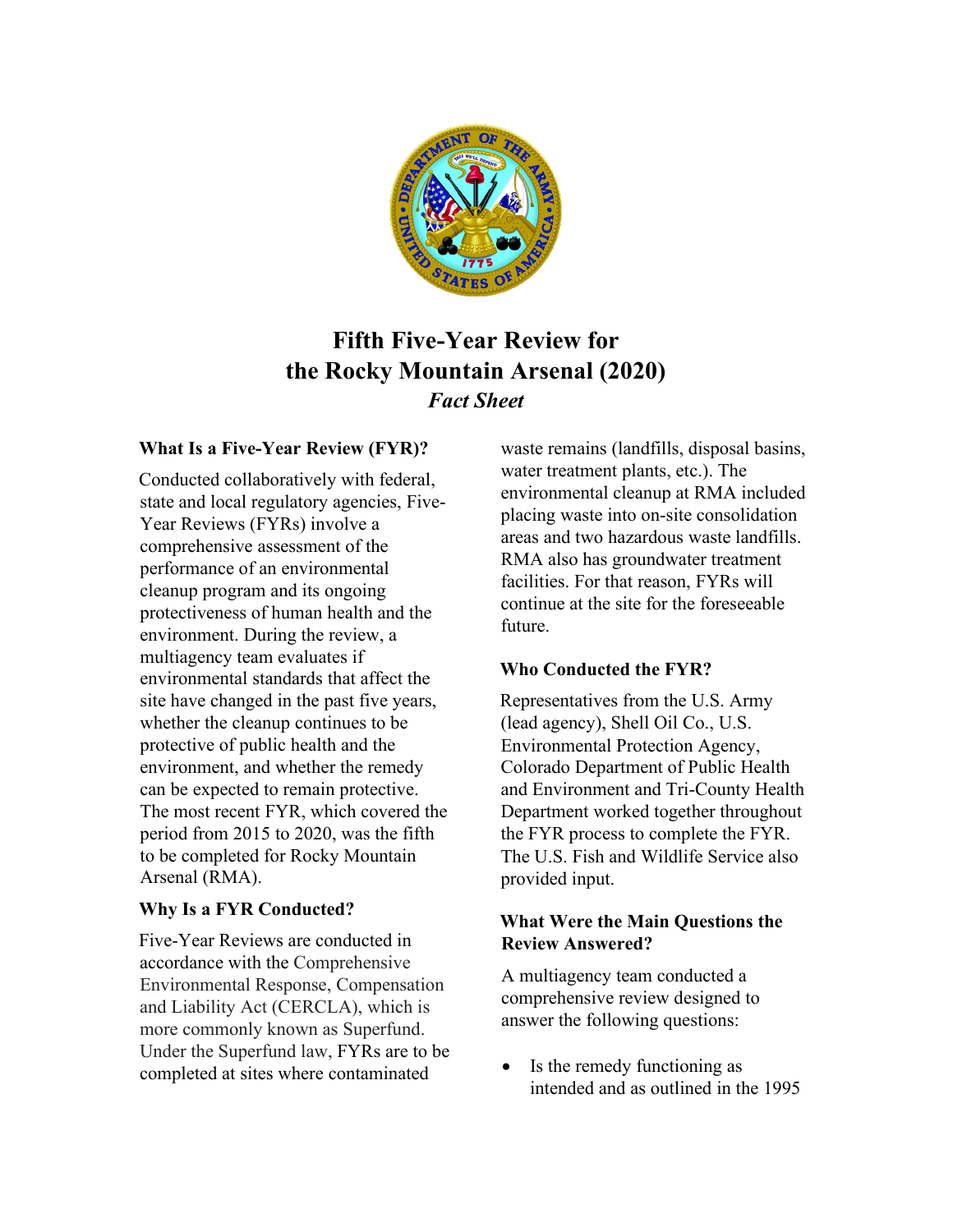Off-Post and 1996 On-Post Records of Decision (RODs)? (The two RODs provide the overall framework and rationale for the environmental cleanup program.)

- Are the assumptions used at the time of the cleanup selection still valid?
- Has any other information come to light that could call into question the protectiveness of the cleanup program?

# **What Were the Components of the FYR?**

There were six components to the FYR process**:**

- 1. Community involvement and notification
- 2. Document review
- 3. Data review and analysis
- 4. Site inspection
- 5. Interviews
- 6. Assessing the protectiveness of the cleanup program and identifying any needed changes

## **What Was the Public Involvement Process?**

As part of the process, the review team interviewed community members before the FYR began. The goal was to solicit input from a diverse array of citizens representing the needs and perspectives of the surrounding communities.

During the interviews, community members were asked to respond to the following questions:

- What do you know about RMA?
- Are you aware of the cleanup at RMA?
- Were you living in the area during the cleanup?
- Do you have any personal concerns about the cleanup?
- Are you aware of any community concerns about the cleanup?
- How do you think the overall remedy is functioning?
- Do you have any additional comments, questions or suggestions regarding the cleanup?
- Do you have any other information that could call into question the protectiveness of the cleanup program?
- How would you like to receive information about RMA?

# **How Did the Team Formulate Its Conclusions?**

The conclusions for the FYR were based on:

- Identification of issues and public concerns
- Recommendations and follow-up actions
- A determination of whether the remedy is, or is expected to be, protective of public health and the environment

The conclusions were reached through a technical assessment of the information collected during the document review, data collection, interviews, site inspection and other activities.

## **Did the fifth Five-Year Review Result in Any Changes to the Remedy Requirements?**

As part of the Five-Year Review process, a multiagency team evaluated whether